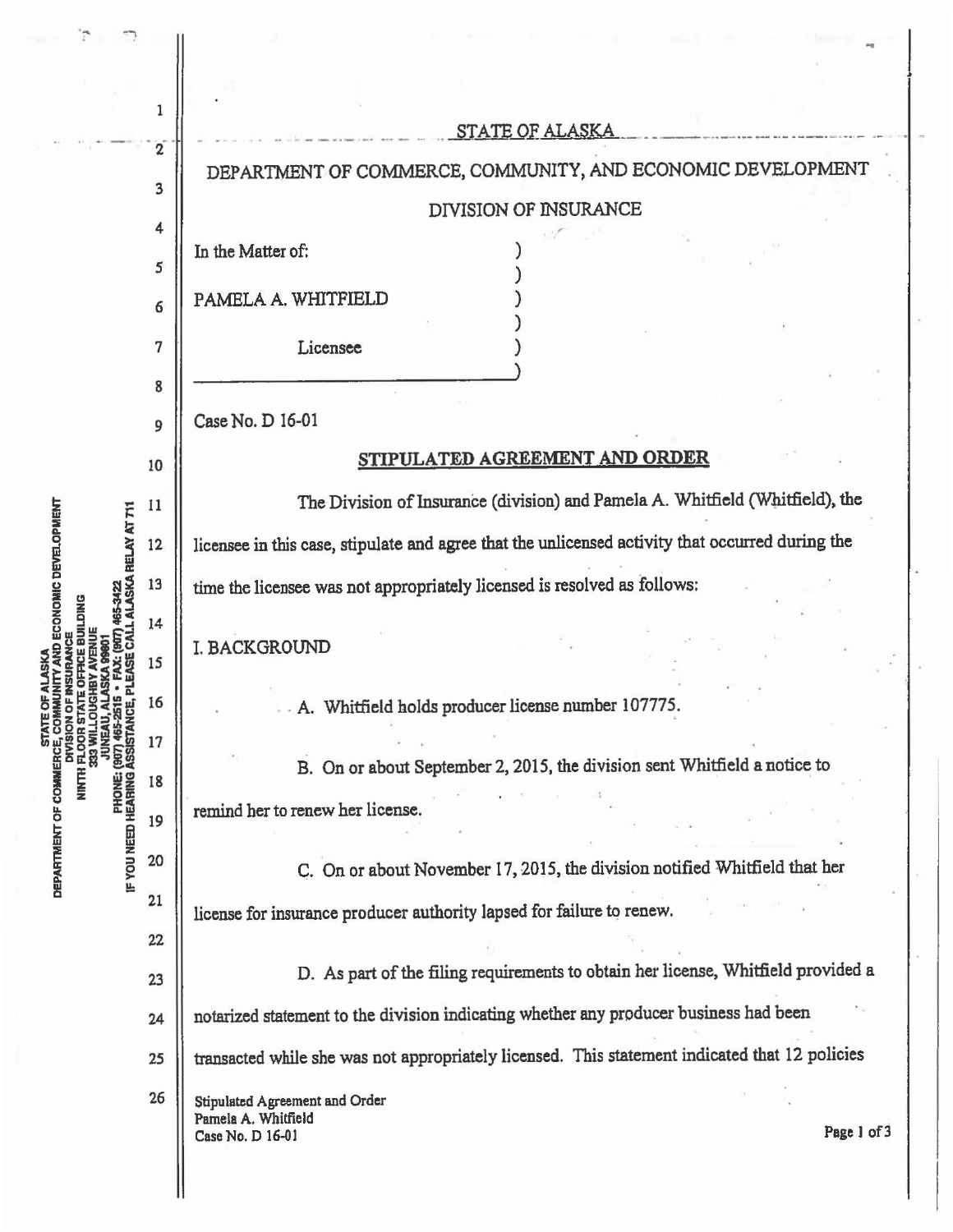**ITY AND ECONOMIC DEVELOPMENT** ALASKA RELAY AT 711 **907) 465-3422** BUILDING CALL. PLEASE **IF YOU NEED HEARING ASSISTANCE,** g **UNERALLY COMMERCES COM**<br>DIVISION<br>NNTH FLOOR ST<br>SUNER COMMERCE<br>SUNERAU DEPARTMENT OF COMMERCE,

26

Stipulated Agreement and Order Pamela A. Whitfield Case No. D 16-01

DATED: <sup>2</sup>

By: Chris Murray SURANCE<br>| Lucy Contractor

Page 2 of 3

Program Coordinator

Whitfield also will be subject to any and all sanctions authorized by the insurance laws including imposition of additional penalties.

to comply with the conditions of this agreement will be grounds to revoke, suspend, or not

renew Alaska individual insurance producer license number 107775.

and until the director signs the order approving the agreement.

two years, the suspended portion of the penalty referenced in paragraph one will be reinstated.

II. TERMS OF AGREEMENT

were written between November 16, 2015 and November 19, 2015 with \$1,121.00 earned in compensation. These transactions subject Whitfield to civil penalties under AS 21.27 .440.

\$1,121.00 for the unlicensed activity that occurred between November 16, 2015 and November

19, 2015, with  $$500.00$  suspended. The unsuspended penalty of  $$621.00$  is payable at the time

Whitfield has been notified that the director has signed the order approving this agreement.

1. Whitfield agrees to pay a civil penalty under AS 21.27.440 in the amount of

2. In the event that Whitfield violates Alaska insurance laws during the next

3. By signing this agreement, Whitfield understands and agrees that any failure

4. Whitfield understands that this agreement is not binding on the parties unless

l

 $\overline{2}$ 

3

4

*5* 

6

7

8

9

10

11

 $12$ 

13

14